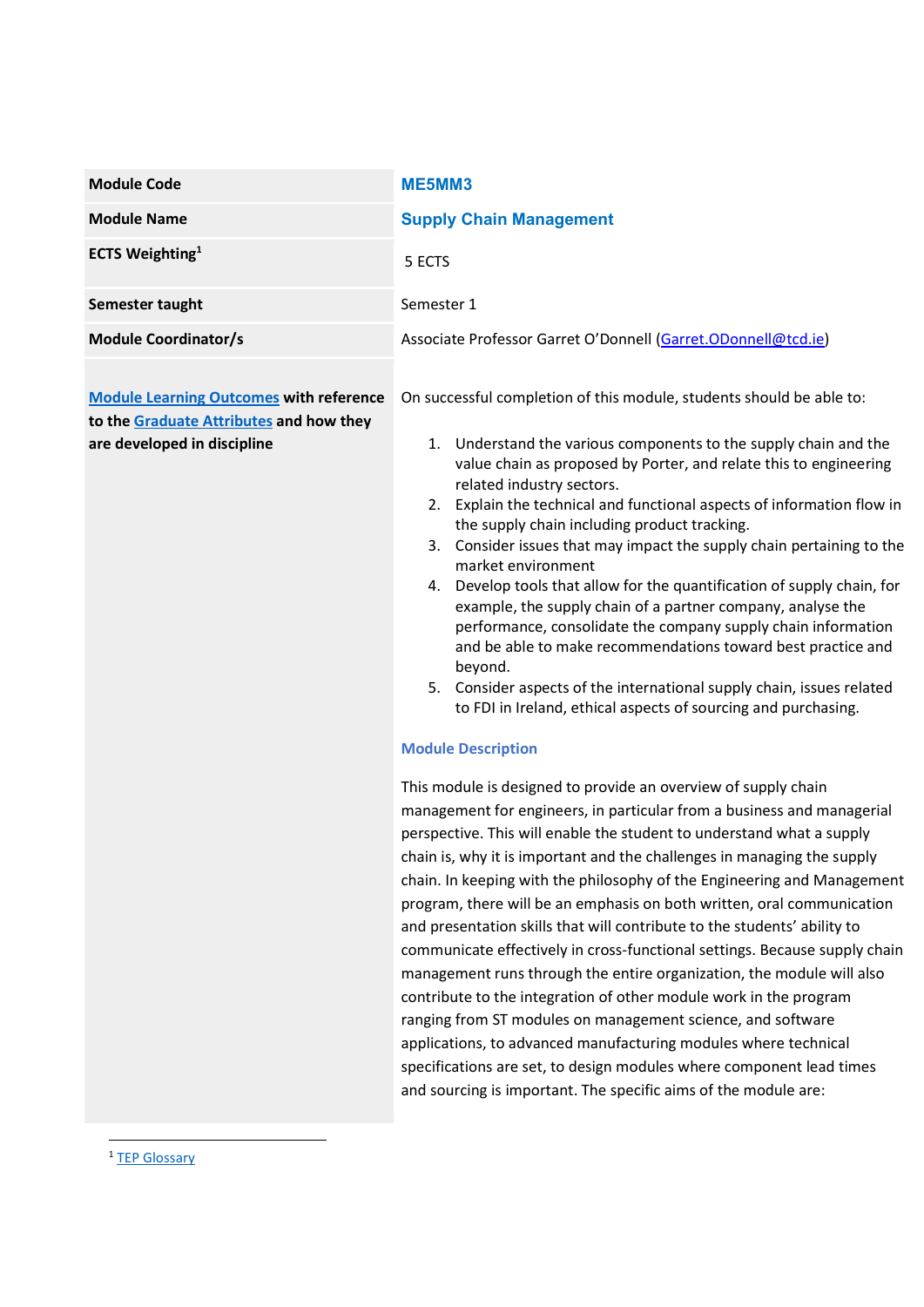|                                      | to consider an aspect of Supply Chain Management at a deeper<br>level.<br>to synthesize learning from other aspects of the Engineering with<br>Management program and Mechanical Engineering.<br>to sharpen analytical and critical thinking skills in cross discipline<br>areas.                                                                                                                                                                                                                                                                                                                                                                                                                                                                                                                                                                                                                                                                                                                                |  |  |  |  |
|--------------------------------------|------------------------------------------------------------------------------------------------------------------------------------------------------------------------------------------------------------------------------------------------------------------------------------------------------------------------------------------------------------------------------------------------------------------------------------------------------------------------------------------------------------------------------------------------------------------------------------------------------------------------------------------------------------------------------------------------------------------------------------------------------------------------------------------------------------------------------------------------------------------------------------------------------------------------------------------------------------------------------------------------------------------|--|--|--|--|
|                                      | <b>Graduate Attributes: levels of attainment</b>                                                                                                                                                                                                                                                                                                                                                                                                                                                                                                                                                                                                                                                                                                                                                                                                                                                                                                                                                                 |  |  |  |  |
|                                      | To act responsibly - Attained<br>To think independently - Attained                                                                                                                                                                                                                                                                                                                                                                                                                                                                                                                                                                                                                                                                                                                                                                                                                                                                                                                                               |  |  |  |  |
|                                      | To develop continuously - Attained                                                                                                                                                                                                                                                                                                                                                                                                                                                                                                                                                                                                                                                                                                                                                                                                                                                                                                                                                                               |  |  |  |  |
|                                      | To communicate effectively - Enhanced                                                                                                                                                                                                                                                                                                                                                                                                                                                                                                                                                                                                                                                                                                                                                                                                                                                                                                                                                                            |  |  |  |  |
| <b>Module Content</b>                | Introduction to Supply Chain Management<br>$\bullet$<br>Porters Value Chain<br>$\bullet$<br>Sourcing and Purchasing<br>$\bullet$<br>Digitisation/Industry 4.0 and product tracking<br>$\bullet$<br>Inventory Management/reverse supply chain<br>$\bullet$<br>The Value of Information<br>$\bullet$<br>Ethical considerations in supply chain<br>$\bullet$                                                                                                                                                                                                                                                                                                                                                                                                                                                                                                                                                                                                                                                        |  |  |  |  |
| <b>Teaching and Learning Methods</b> | This module is typically a highly interactive, with modest group sizes and<br>often with international student participation that enriches the<br>discussions. Hence the class forms the basis for good discussion on topics,<br>as well as more formal podium style lectures. Examples related in the class<br>are often based on topical issues and current affairs in business that will<br>impact supply chain, e.g. Brexit, COVID etc or equivalent topical issues.<br>Visiting lectures range from industry (Biomedical, SME's, Energy,<br>Consumer goods, Management Consultants, Retail) to visiting researchers<br>on specialist topics (RFID, IoT). Group presentations on topics related to<br>the industry project for shared learning. The assignment is a significant<br>task on topics ranging from design of decision support tools, to<br>benchmarking of supply chains in various industry sectors, contextualised<br>with industry. The same learning approach will be used except all of the |  |  |  |  |

content will be delivered online in semester 1 2020.